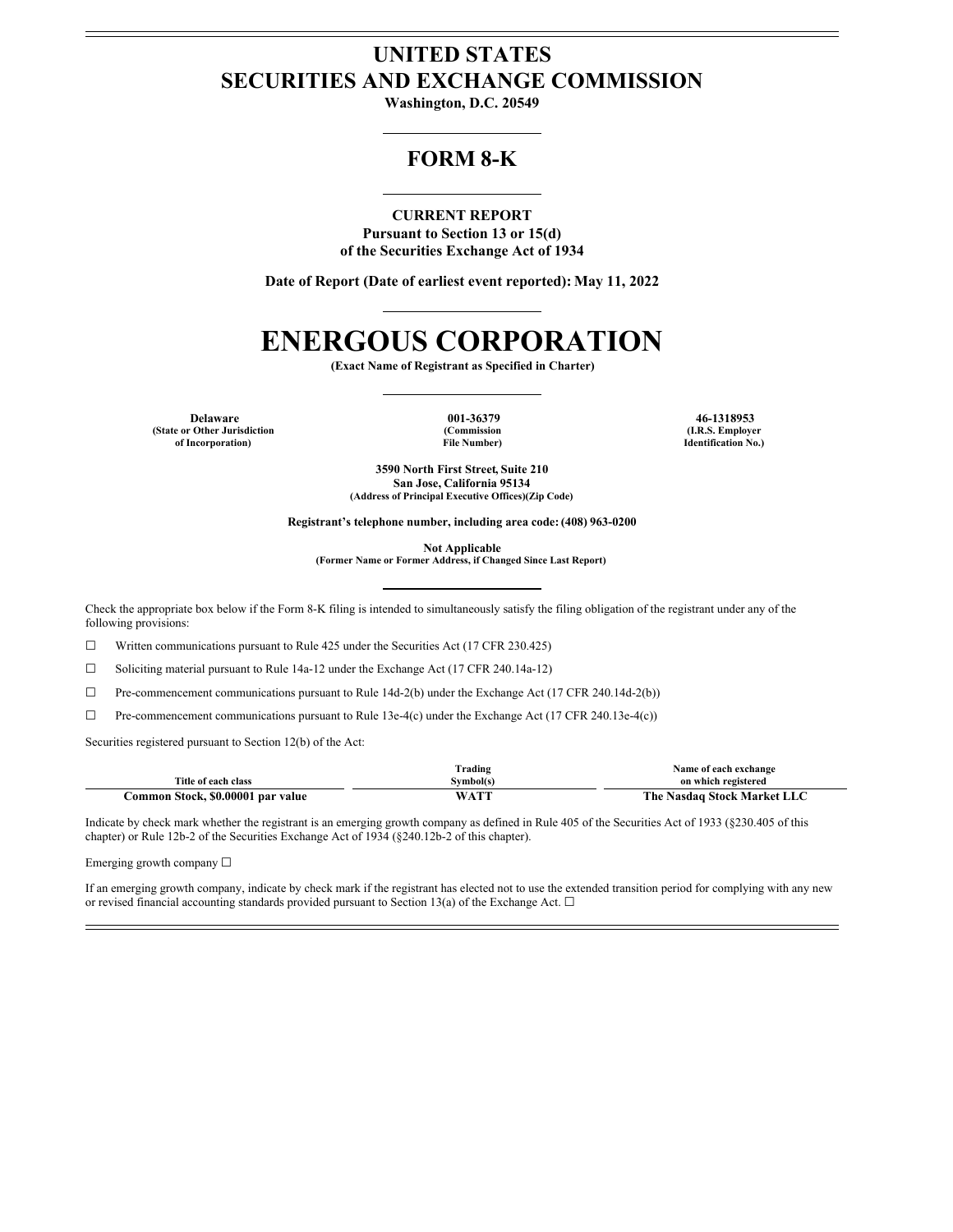#### **Item 2.02. Results of Operations and Financial Condition.**

On May 11, 2022, Energous Corporation announced its unaudited financial results for the quarter ended March 31, 2022. A copy of the press release announcing the results is being furnished as Exhibit 99.1 to this Current Report on Form 8-K.

The information in this Current Report on Form8-K and Exhibit 99.1 attached hereto is intended to be furnished and shall not be deemed "filed" for purposes of Section 18 of the Securities Exchange Act of 1934, as amended (the "Exchange Act") or otherwise subject to the liabilities of that section, nor shall it be deemed incorporated by reference in any filing under the Exchange Act or the Securities Act of 1933, as amended, except as expressly set forth by specific reference in such filing.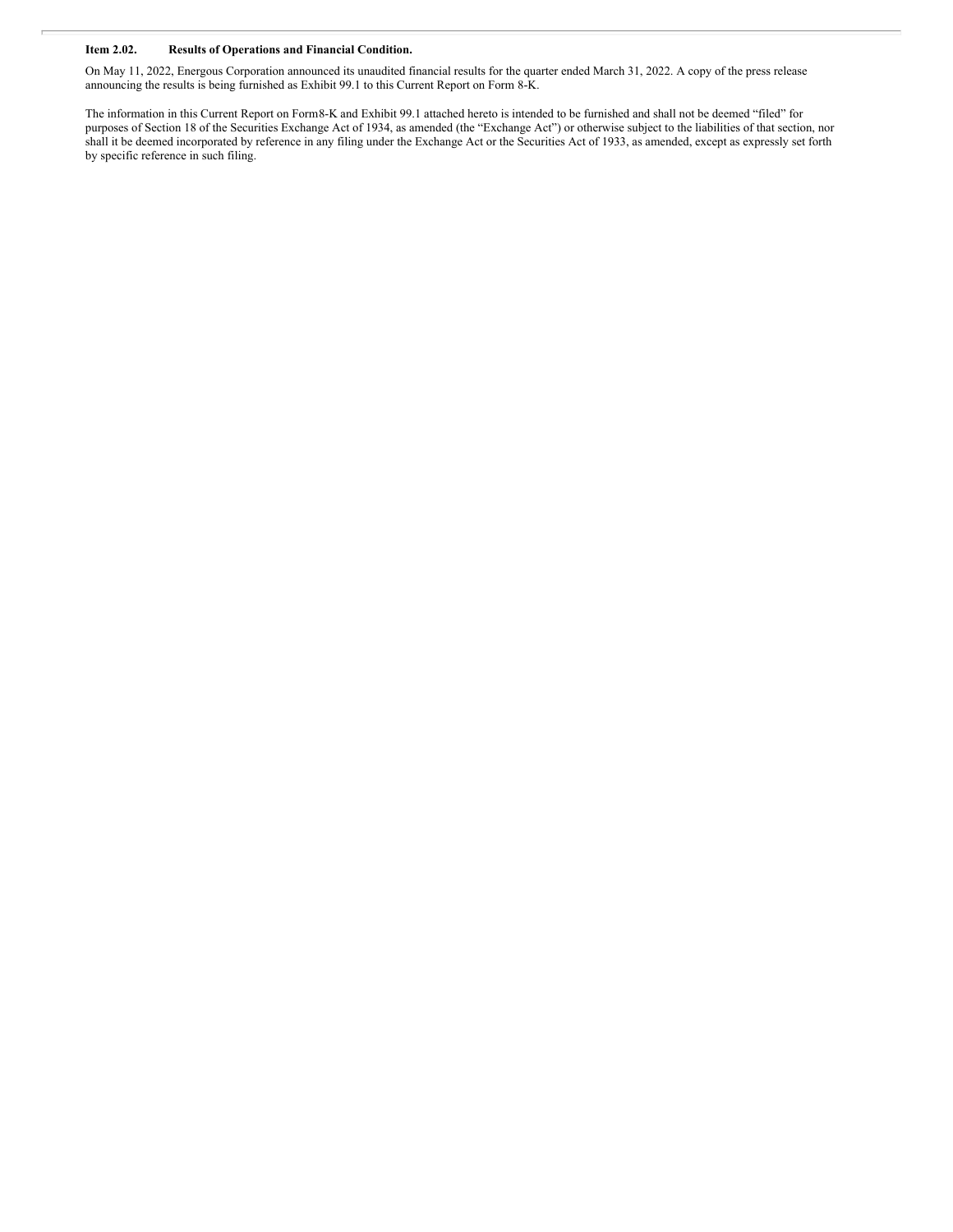#### **Item 9.01. Financial Statements and Exhibits.**

(d) Exhibits.

| Exhibit<br>Number | <b>Description of Exhibit</b>                                                          |
|-------------------|----------------------------------------------------------------------------------------|
| 99.1              | Press Release, dated May 11, 2022, issued by Energous Corporation, furnished herewith. |
| 104               | The cover page on this Current Report on Form 8-K, formatted in Inline XBRL            |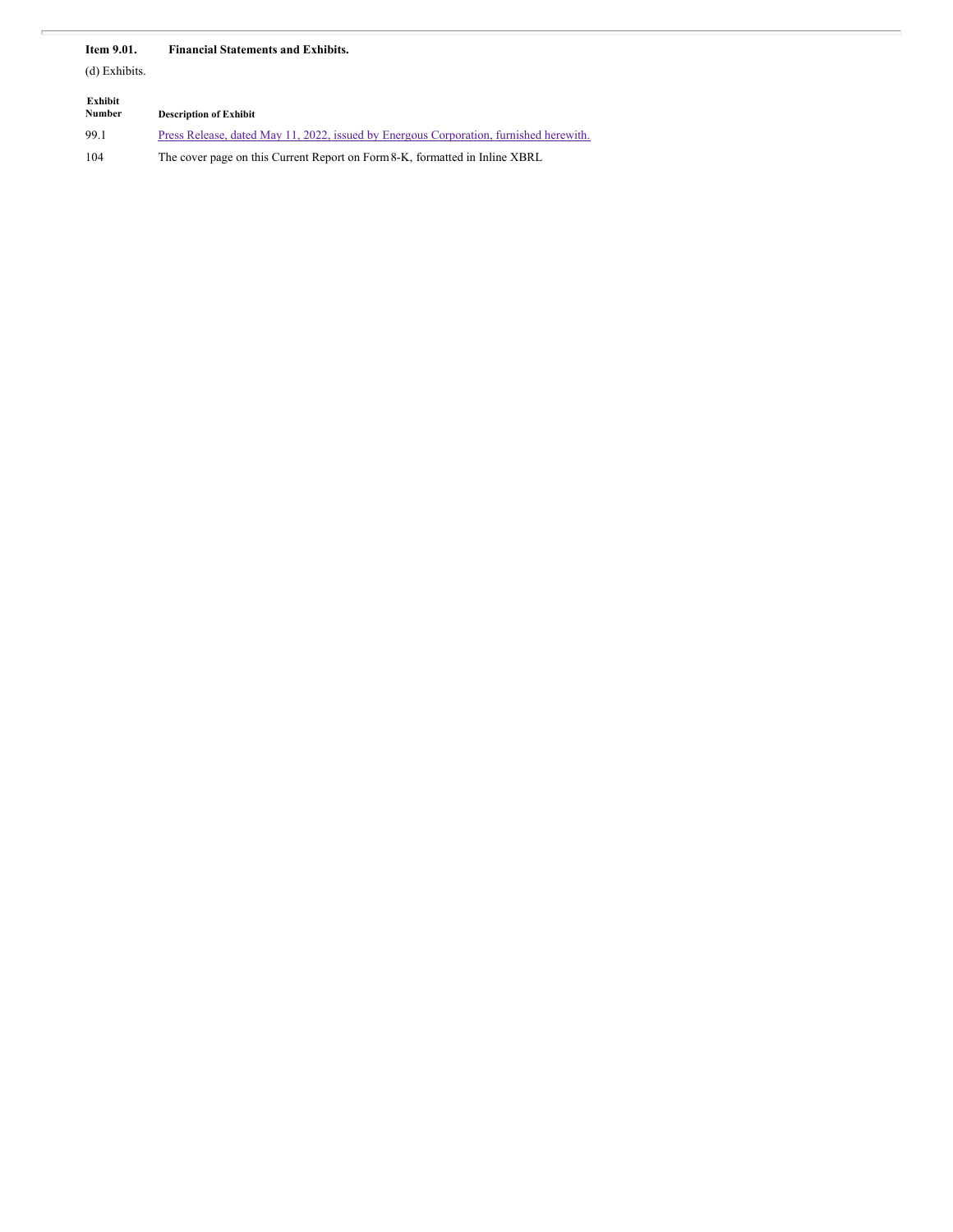#### **SIGNATURES**

Pursuant to the requirements of the Securities Exchange Act of 1934, the registrant has duly caused this report to be signed on its behalf by the undersigned hereunto duly authorized.

#### **ENERGOUS CORPORATION**

Date: May 11, 2022 By: /s/ William Mannina

William Mannina Acting Chief Financial Officer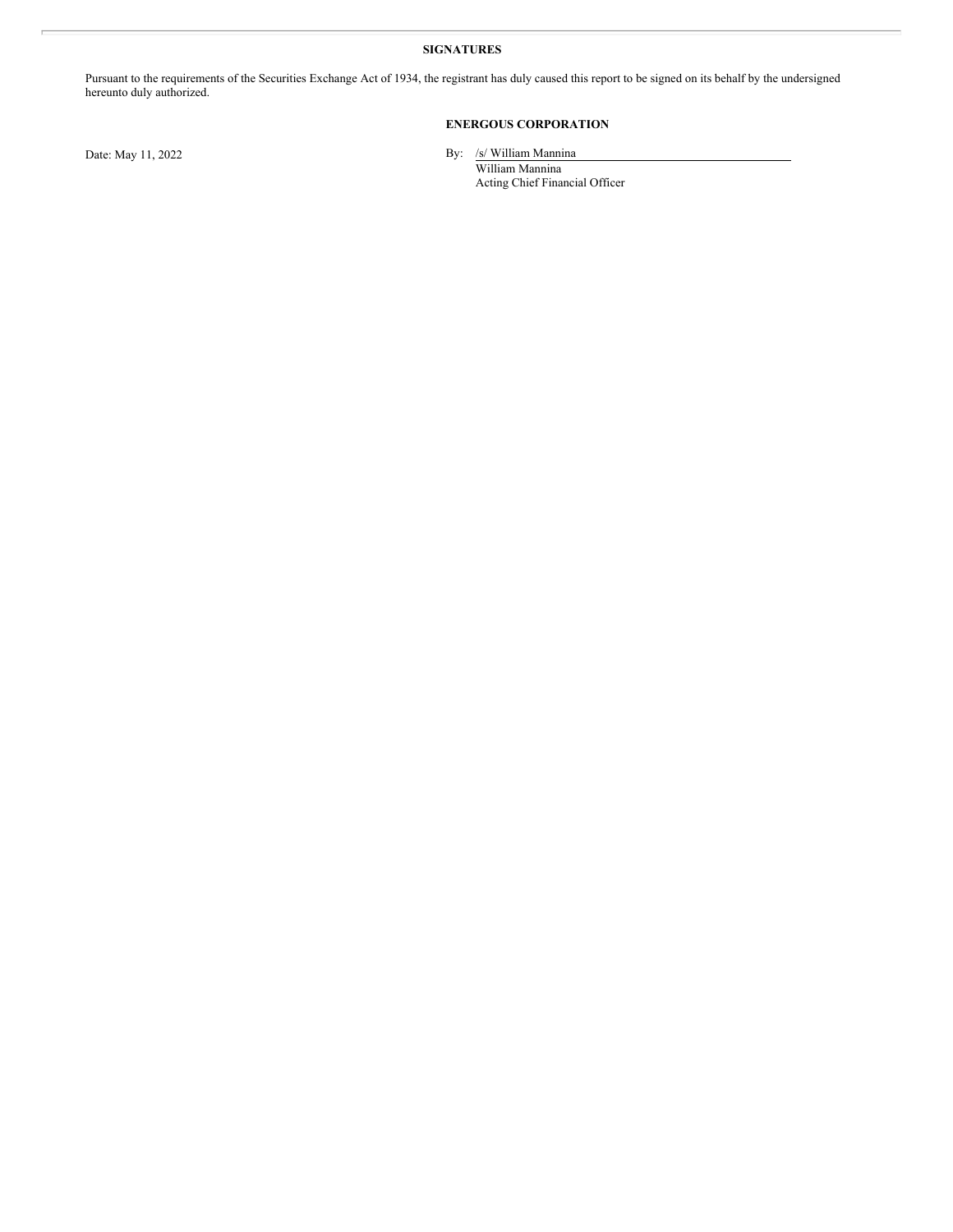### energous

#### **Energous Corporation Reports 2022 First-Quarter Results**

**SAN JOSE, Calif. – May 11, 2022** – Energous Corporation (NASDAQ: WATT), a leading developer ofRF-based charging for wireless power networks, today announced financial results for its first quarter ended March 31, 2022, and provided an update on its operational, regulatory and partnership highlights.

#### **Unaudited 2022 First-Quarter Financial Results**

For the first quarter ended March 31, 2022, Energous reported:

- Revenue of approximately \$216,000, up significantly from approximately \$145,000 in the 2021 first quarter
- Costs and expenses of approximately \$7.4 million (GAAP), with approximately \$203,000 in cost of revenue, \$3.5 million in research and development and \$3.6 million in selling, general and administrative expenses
- Net loss of \$(7.2) million, or \$(0.09) per basic and diluted share
- Net non-GAAP loss of \$(6.3) million
- \$42.8 million in cash and cash equivalents at the end of the first quarter, with no debt

#### **Operational Highlights**

Energous added three industry veterans to its board of advisors as the company focuses on powering the growing industrial and retail IoT ecosystem. Bob Friday, Alessandro Piovaccari and Mark Tyndall were named to the company's advisory board in May 2022.

#### **Regulatory Approvals**

- Energous' 1W WattUp PowerBridge transmitter technology was approved by the Ministry of Industry and Information Technology (MIIT) in China for Internet of Things (IoT) applications. Energous' WattUp PowerBridge supports multiple next-generation applications including smart tags, electronic shelf labels, sensors, asset trackers and more.
- Energous' 1W WattUp PowerBridge transmitter received regulatory approval from the Innovation, Science and Economic Development Canada (ISED), Canada's technology regulatory body, for RF-based power transfer at any distance.

#### **Partnership Momentum**

- Energous and Atmosic Technologies, an innovator in energy harvesting wireless platforms for the loT, released aWirelessly-Charged Sensor Evaluation Kit featuring Atmosic's ATM3 energy harvesting Bluetooth Low EnergySystem-on-Chip (SoC) solution and Energous' FCC-certified 1W WattUp PowerBridge transmitter.
- Energous demonstrated its advanced wireless power network technology and interoperability with WattUp-powered partner products, including Wiliot, Juniper Networks, Atmosic Technologies, Syntiant and e-peas at the Consumer Electronics Show (CES 2022) in Las Vegas, NV.
- The company continued its partnership with Wiliot, a Sensing as a Service company and IoT technology innovator. Together, the companies have integrated Energous WattUp 1W active energy harvesting technology as a new and compelling option to power Wiliot's IoT Pixel tags that are designed for retail, medical, industrial, warehousing, home and industrial automation.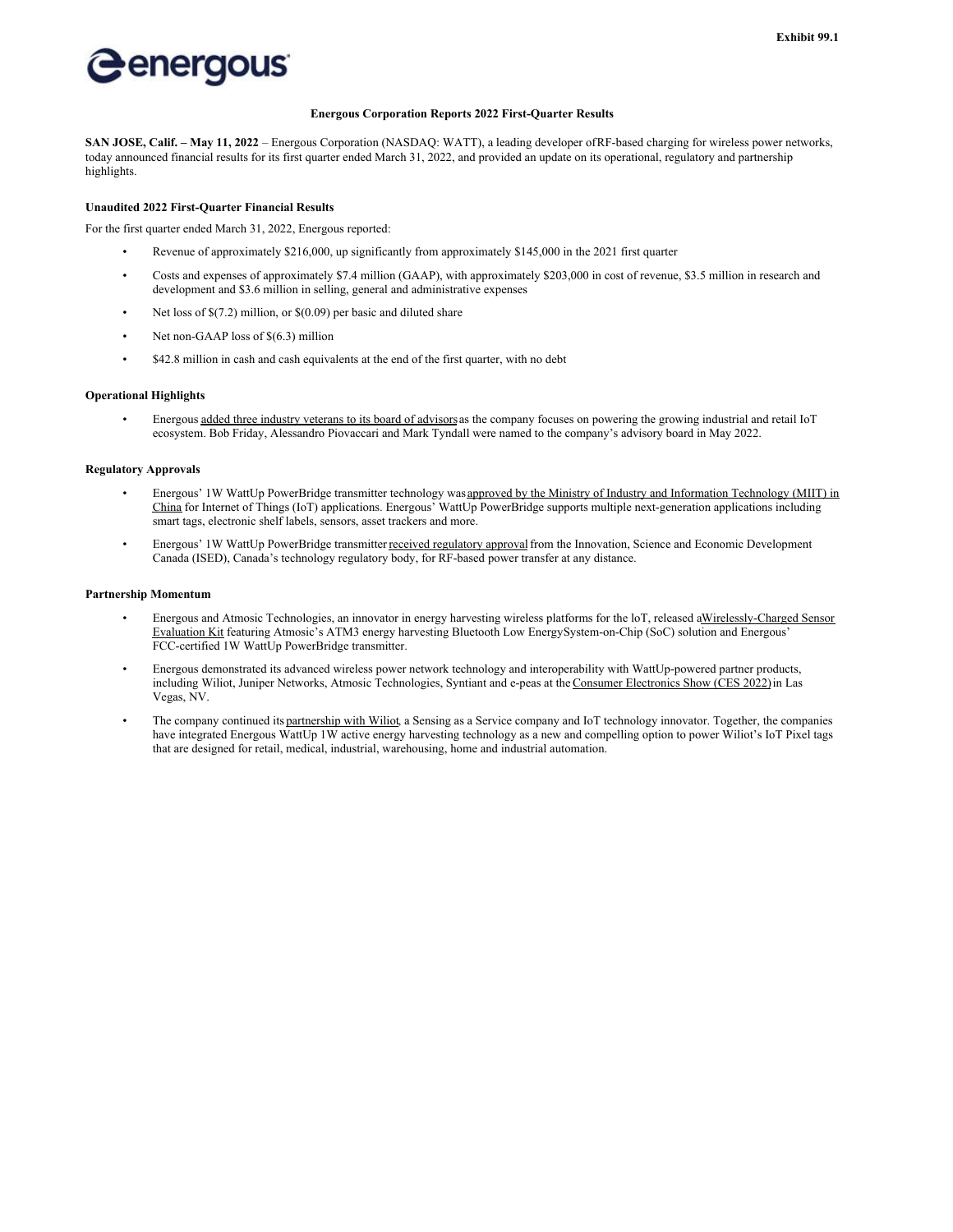# *<u>Genergous</u>*

"We delivered our first shipment of 1W WattUp PowerBridge transmitters in the 2021 fourth quarter and we are very pleased to report that in the 2022 first quarter, we fulfilled additional orders of WattUp PowerBridges," said Cesar Johnston, CEO of Energous. "We also established new partner relationships with Atmosic Technologies, WiGL and Syntiant, as well as continued to expand the regulatory and geographic reach for our RF-based charging for wireless power networks, securing important regulatory approvals in China and Canada. Approval of our WattUp technology in these key geographies increases the global Energous ecosystem and opens up new design options such as cordless, battery-less and fully waterproof devices for IoT manufacturers."

#### **2022 First-Quarter Conference Call**

Energous will host a conference call to discuss first-quarter financial results, recent progress and prospects for the future.

- *When*: Wednesday, May 11, 2022
- *Time*: 1:30 p.m. PT (4:30 p.m. ET)
- *Phone*: 888-317-6003 (domestic); +1 412-317-6061 (international)
- *Passcode*: 7404651
- *Conference replay*: Accessible through May 24, 2022 877-344-7529 (domestic); +1 412-317-0088 (international); passcode 5344261
- *Webcast*: Accessible at Energous.com; archive available through May 2023

#### **About Energous Corporation**

Energous Corporation (Nasdaq: WATT) is the Wireless Power Network global leader. Its award-winning WattUp® solution is the only technology that supports both contact and distance charging through a fully compatible ecosystem. Built atop fast, efficient, and highly scalable RF-based charging technology, WattUp is positioned to offer improvements over older, first-generation coil-based charging technologies in power, efficiency, foreign device detection, freedom of movement and overall cost for industrial and retail IoT, smart homes, smart cities and medical devices. Energous develops siliconbased wireless power transfer (WPT) technologies and customizable reference designs, and provides worldwide regulatory assistance, a reliable supply chain, quality assurance, and sales and technical support to global customers. The company received the world's first FCC Part 18 certification for at-a-distance wireless charging and has been awarded over 200 patents for its WattUp wireless charging technologyto-date.

#### **Forward-Looking Statements**

This press release contains "forward-looking statements" within the meaning of the Securities Act of 1933, as amended, the Securities Exchange Act of 1934, as amended, and the safe-harbor provisions of the Private Securities Litigation Reform Act of 1995. All statements other than statements of historical fact included in this press release are forward-looking statements. Forward-looking statements may describe our future plans and expectations and are based on the current beliefs, expectations and assumptions of Energous. These statements generally use terms such as "believe," "expect," "may," "will," "should," "could," "seek," "intend," "plan," "estimate," "anticipate" or similar terms. Examples of forward-looking statements in this release include but are not limited to statements about our financial results and projections, statements about the success of our collaborations with our partners, statements about any governmental approvals we may need to operate our business, statements about our technology and its expected functionality, and statements with respect to expected company growth. Factors that could cause actual results to differ from current expectations include: uncertain timing of necessary regulatory approvals; timing of customer product development and market success of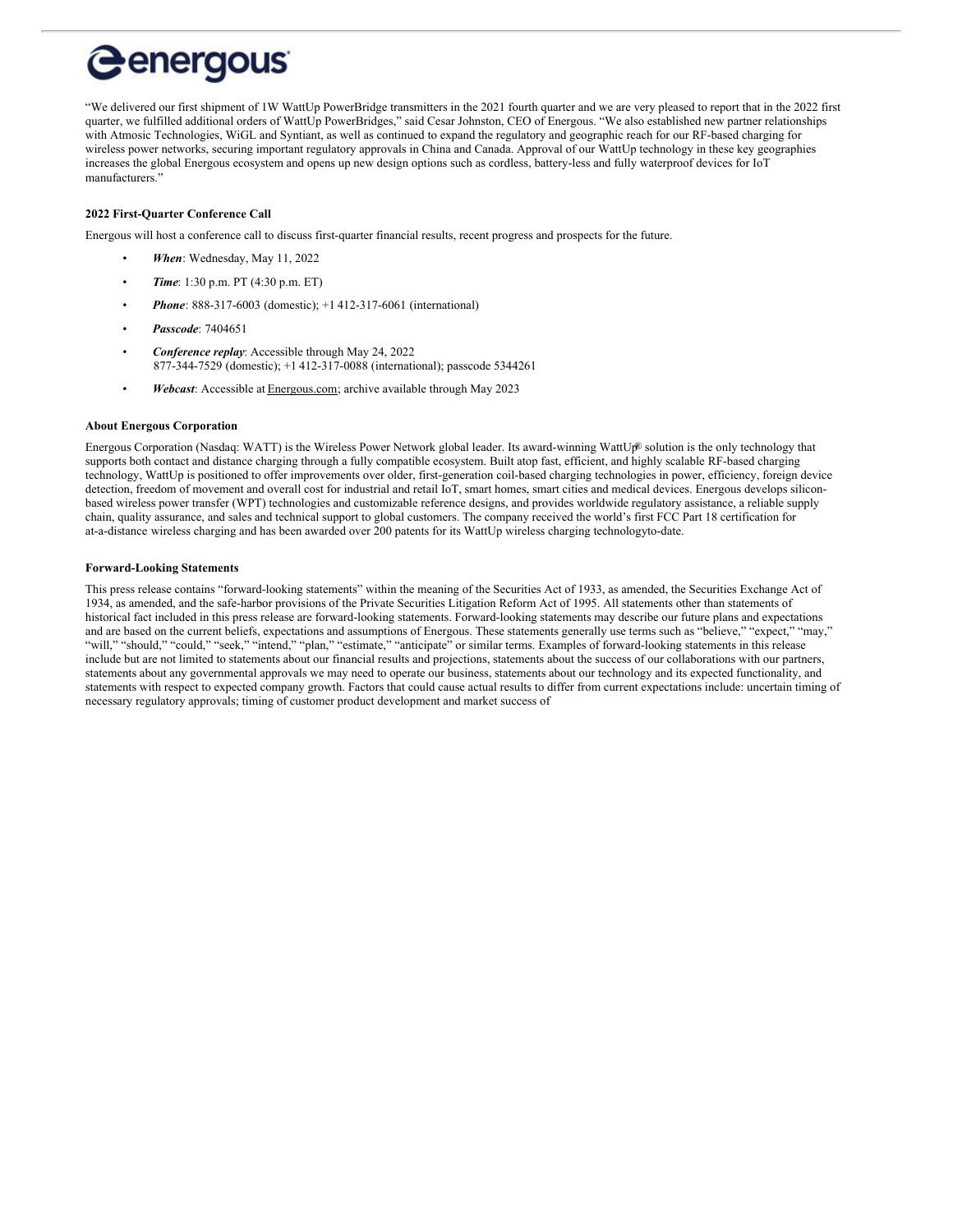# <span id="page-6-0"></span>*<u>Genergous</u>*

customer products; our dependence on distribution partners; and intense industry competition. We urge you to consider those factors, and the other risks and uncertainties described in our most recent annual report on Form 10-K as filed with the Securities and Exchange Commission (SEC), any subsequent quarterly reports on Form 10-Q as well as in other documents that may be subsequently filed by Energous, from time to time, with the SEC, in evaluating our forward-looking statements. In addition, any forward-looking statements represent Energous' views only as of the date of this release and should not be relied upon as representing its views as of any subsequent date. Energous does not assume any obligation to update any forward-looking statements unless required by law.

#### **Non-GAAP Financial Measures**

We have provided in this release financial information that has not been prepared in accordance with accounting standards generally accepted in the United States of America ("GAAP"). We use these non-GAAP financial measures internally in analyzing our financial results and believe they are useful to investors, as a supplement to GAAP measures, in evaluating our ongoing operational performance. We believe that the use of these non-GAAP financial measures provides an additional tool for investors to use in evaluating ongoing operating results and trends, and in comparing our financial results with other companies in our industry, many of which present similar non-GAAP financial measures to investors.

Non-GAAP financial measures should not be considered in isolation from, or as a substitute for, financial information prepared in accordance with GAAP. Investors are encouraged to review the reconciliation of these non-GAAP financial measures to their most directly comparable GAAP financial measures below.

Our reported results include certainnon-GAAP financial measures, including non-GAAP net loss, non-GAAP costs and expenses, non-GAAP sales, marketing, general and administrative expenses (SG&A) and non-GAAP research and development expenses (R&D). Non-GAAP net loss excludes depreciation and amortization and stock-based compensation expense. Non-GAAP costs and expenses excludes depreciation and amortization and stockbased compensation expense. Non-GAAP SG&A excludes depreciation and amortization and stock-based compensation expense. Non-GAAP R&D excludes depreciation and amortization and stock-based compensation expense. A reconciliation of our non-GAAP financial measures to their most directly comparable GAAP measures has been provided in the financial statement tables included below in this press release.

– Financial Tables Follow –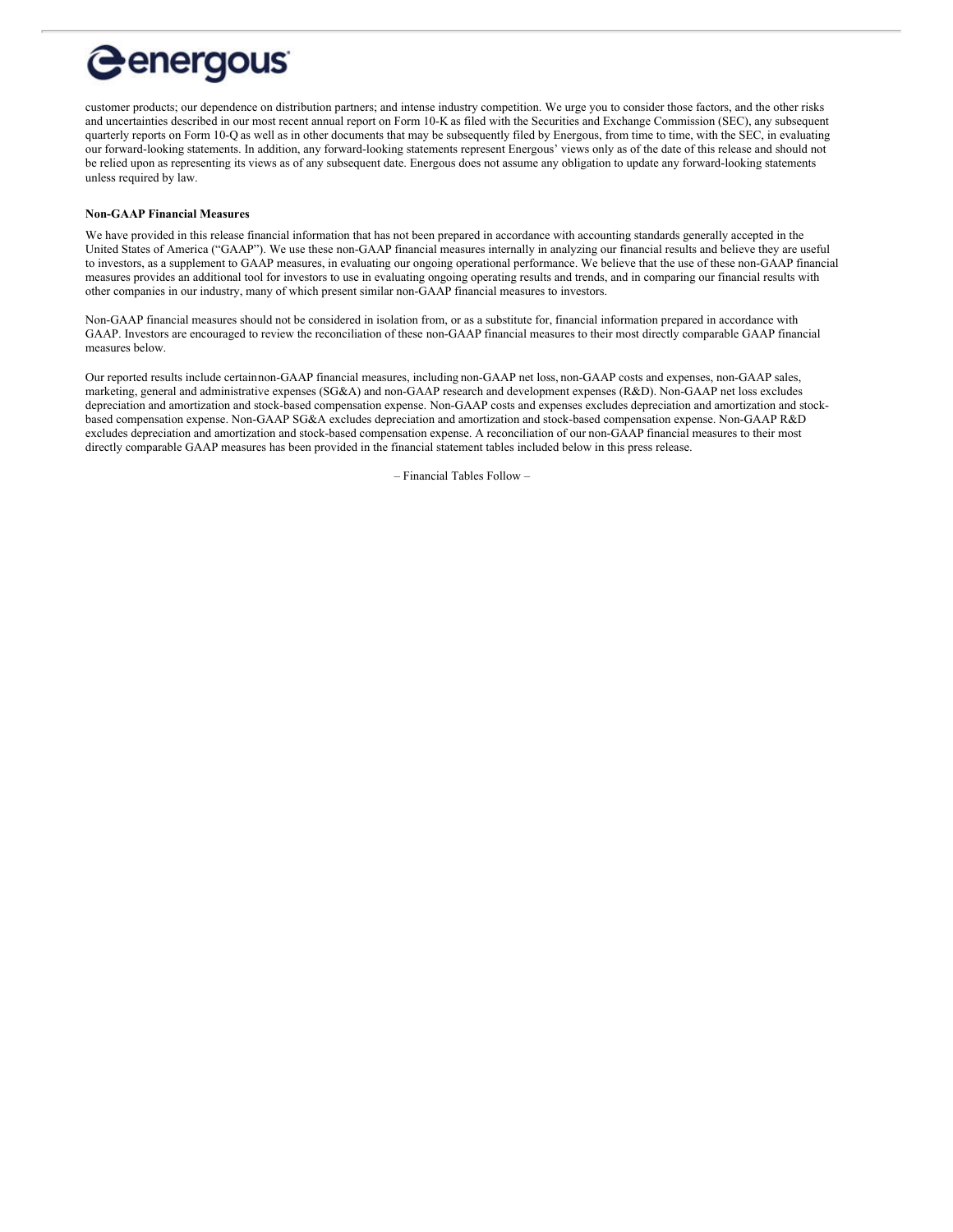

#### **Energous Corporation BALANCE SHEETS (Unaudited)**

|                                                                                                       |                 | As of             |
|-------------------------------------------------------------------------------------------------------|-----------------|-------------------|
|                                                                                                       | March 31, 2022  | December 31, 2021 |
| <b>ASSETS</b>                                                                                         |                 |                   |
| Current assets:                                                                                       |                 |                   |
| Cash and cash equivalents                                                                             | \$42,774,171    | 49,071,414<br>S   |
| Accounts receivable, net                                                                              | 198,924         | 283,602           |
| Inventory                                                                                             | 68,480          |                   |
| Prepaid expenses and other current assets                                                             | 431,670         | 874,886           |
| Total current assets                                                                                  | 43,473,245      | 50,229,902        |
| Property and equipment, net                                                                           | 484,567         | 510,197           |
| Right-of-use lease asset                                                                              | 432,249         | 618,985           |
| Other assets                                                                                          | 11,991          | 11,991            |
| Total assets                                                                                          | 44,402,052<br>S | \$<br>51,371,075  |
| <b>LIABILITIES AND STOCKHOLDERS' EQUITY</b>                                                           |                 |                   |
| Current liabilities:                                                                                  |                 |                   |
| Accounts payable                                                                                      | S.<br>934,913   | S.<br>1,205,957   |
| Accrued expenses                                                                                      | 1,342,782       | 1,523,317         |
| Accrued severance                                                                                     | 909,873         | 975,439           |
| Operating lease liabilities, current portion                                                          | 438,698         | 628,307           |
| Deferred revenue                                                                                      | 16,091          | 13,364            |
| Total current liabilities                                                                             | 3,642,357       | 4,346,384         |
| Operating lease liabilities, long-term portion                                                        | 27,012          | 40,413            |
| <b>Total liabilities</b>                                                                              | 3,669,369       | 4,386,797         |
| Stockholders' equity:                                                                                 |                 |                   |
| Preferred Stock, \$0.00001 par value, 10,000,000 shares authorized at March 31, 2022 and December 31, |                 |                   |
| 2021; no shares issued or outstanding.                                                                |                 |                   |
| Common Stock, \$0.00001 par value, 200,000,000 shares authorized at March 31, 2022 and December 31,   |                 |                   |
| 2021; 77,055,208 and 76,667,205 shares issued and outstanding at March 31, 2022 and December 31,      |                 |                   |
| 2021, respectively.                                                                                   | 771             | 767               |
| Additional paid-in capital                                                                            | 384,284,669     | 383, 383, 550     |
| Accumulated deficit                                                                                   | (343, 552, 757) | (336, 400, 039)   |
| Total stockholders' equity                                                                            | 40,732,683      | 46,984,278        |
| Total liabilities and stockholders' equity                                                            | \$44,402,052    | \$<br>51,371,075  |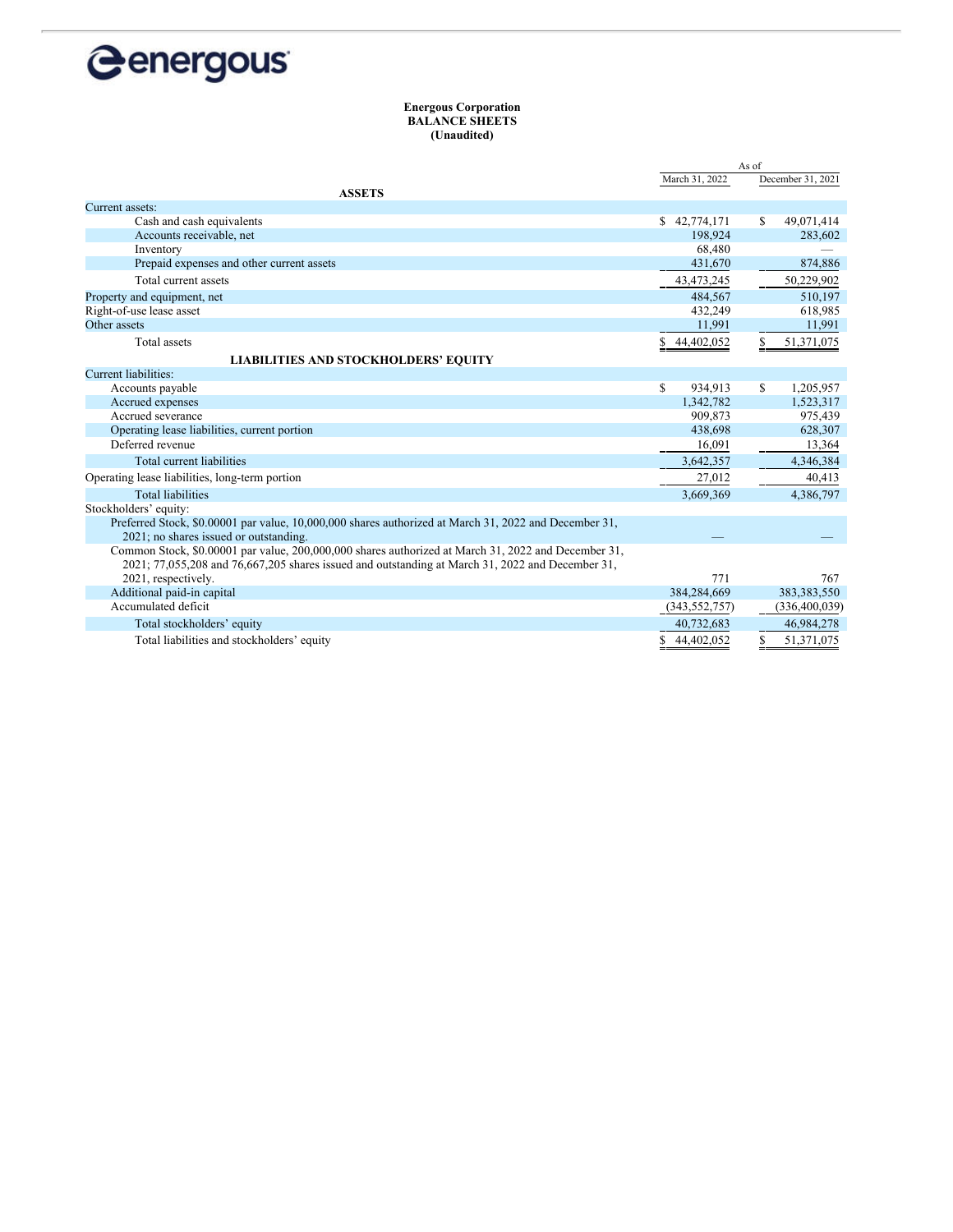

#### **Energous Corporation STATEMENTS OF OPERATIONS (Unaudited)**

|                                                        | For the Three Months Ended<br>March 31, |                |
|--------------------------------------------------------|-----------------------------------------|----------------|
|                                                        |                                         |                |
|                                                        | 2022                                    | 2021           |
| Revenue                                                | 215,961                                 | 145,065<br>\$  |
| Costs and expenses:                                    |                                         |                |
| Cost of revenue                                        | 203,249                                 |                |
| Research and development                               | 3,527,146                               | 4,591,244      |
| Sales and marketing                                    | 1,613,590                               | 1,794,212      |
| General and administrative                             | 2,027,520                               | 2,287,396      |
| Total costs and expenses                               | 7,371,505                               | 8,672,852      |
| Loss from operations                                   | (7, 155, 544)                           | (8,527,787)    |
| Other income (expense):                                |                                         |                |
| Interest income                                        | 2,826                                   | 2,024          |
| Total                                                  | 2,826                                   | 2,024          |
| Net loss                                               | \$(7,152,718)                           | \$ (8,525,763) |
| Basic and diluted net loss per common share            | (0.09)                                  | (0.14)         |
| Weighted average shares outstanding, basic and diluted | 76,930,919                              | 61,567,003     |